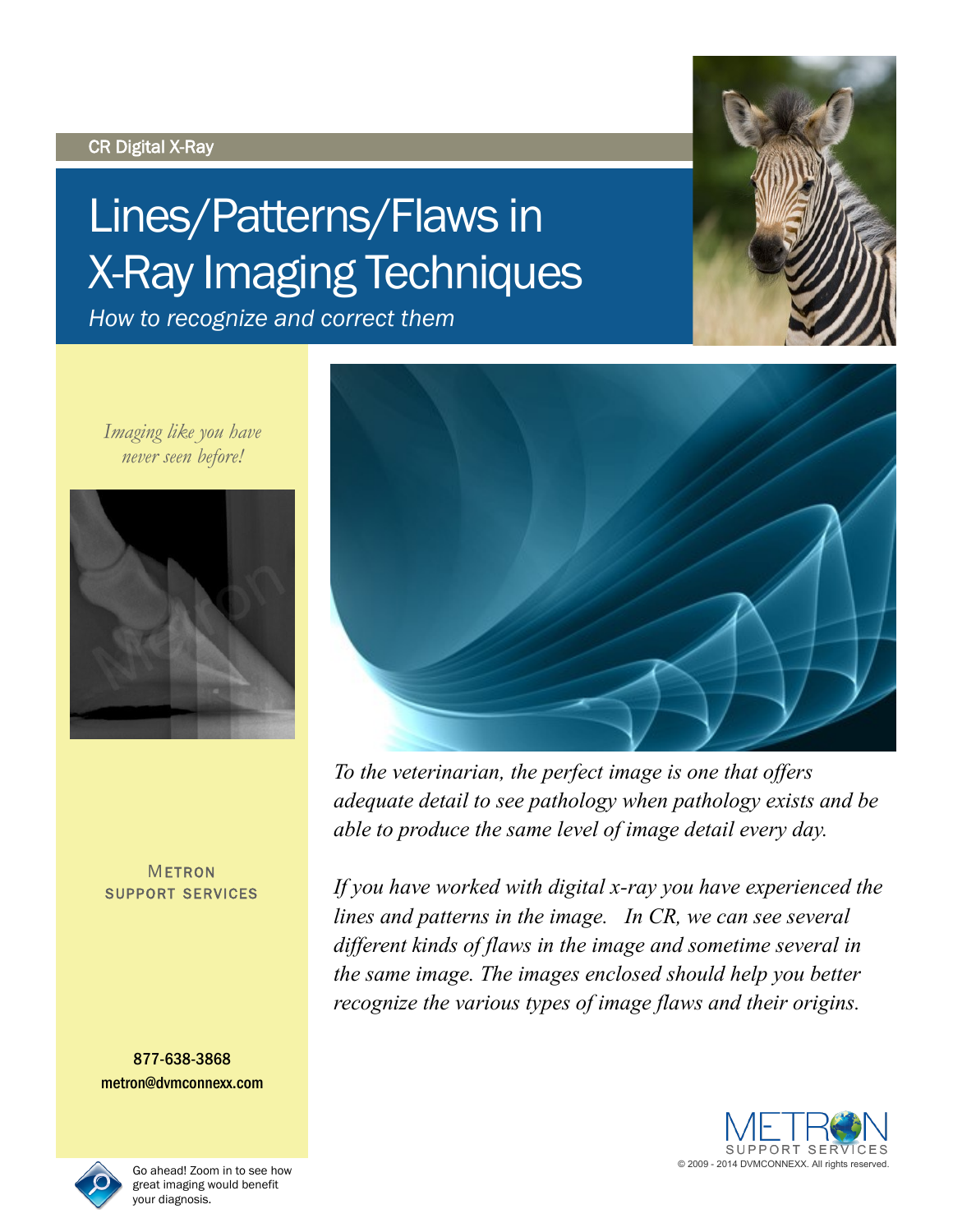# Lines/Patterns/Flaws In X-Ray Imaging **Techniques**

Technique and Image Quality Standards





Go ahead! Zoom in to see how great imaging would benefit your diagnosis.





**Banding -** vertical lines usually 5-20cm thick that are lighter or darker than the rest of the image. With some CR scanners like AllPro ScanX, manufacturer supplied utility is available to digitally remove the "banding" lines from all subsequent images. With the ScanX, the utility is called "Normalize".

**Plate feeding marks**  horizontal lines 2-10cm thick caused by a plate feeding problem. If the plate sticks or jerks while feeding through the scanner, the image displays a different shade of grey in that exact image geometry. If the plate is viewed more slowly or more quickly by the scanner, the result is a change in the displayed grey scale. If this happens often, your scanner needs service.

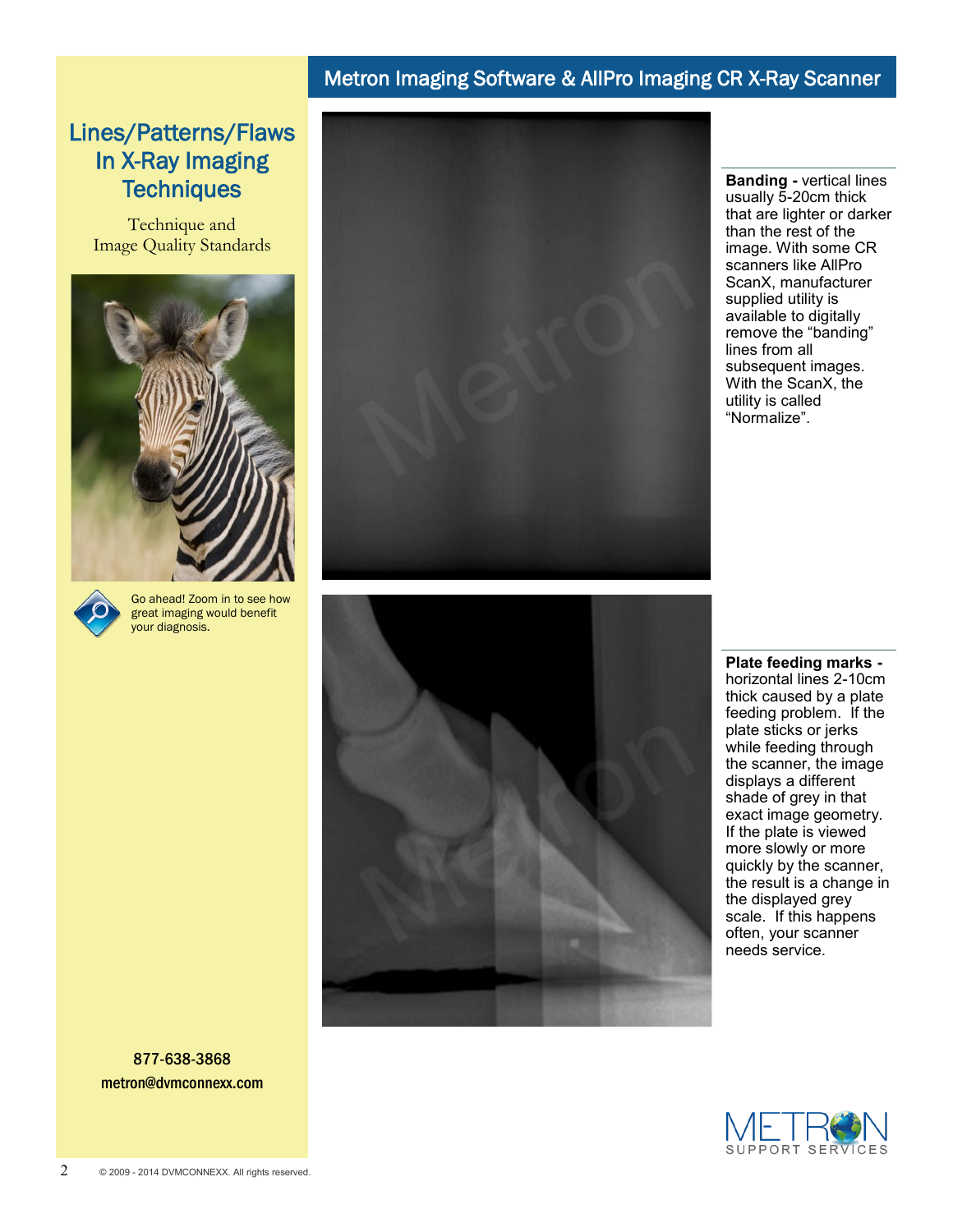# Lines/Patterns/Flaws In X-Ray Imaging **Techniques**

Technique and Image Quality Standards





Go ahead! Zoom in to see how great imaging would benefit your diagnosis.







**Uneven shade marks** if the plate is exposed to the light the image may show odd exposure marks like very light grey oval marks on the end of the plate. If you see odd exposure marks, are they in every image you produce or just occasionally? If not in every image, then it is likely erroneous light exposure to your CR plate.

**The heel effect** - the outer edges of the plate appear less exposed than the center reminding us of the Inverse Square law, the outer edge of the plate is further away from the x-ray generator than the center. Also some x-ray generators will throw more energy to the right or left of center than its opposite. In most cases, this is not a big deal because the object of interest is mostly in the middle of the image.

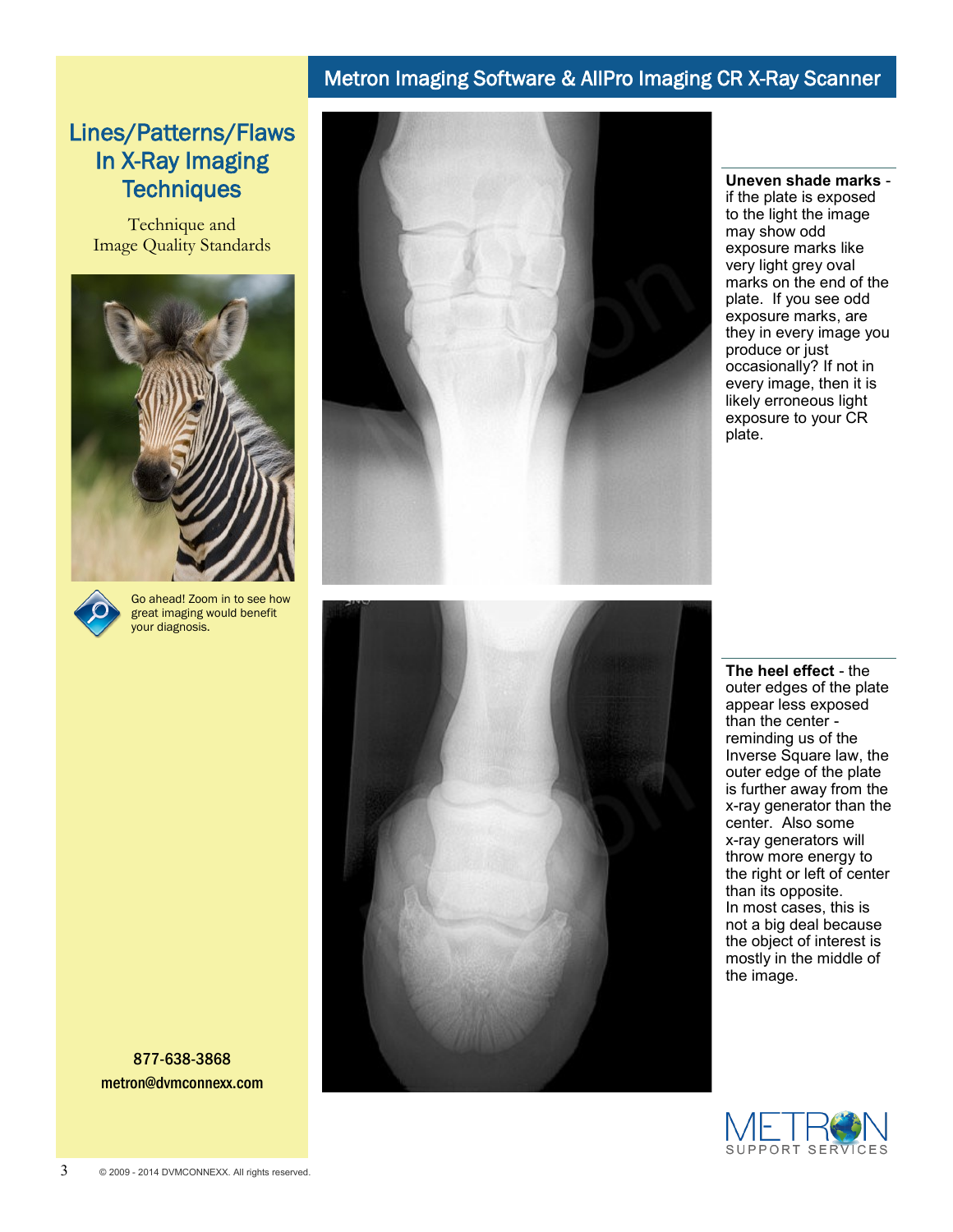# Lines/Patterns/Flaws In X-Ray Imaging **Techniques**

Technique and Image Quality Standards





Go ahead! Zoom in to see how great imaging would benefit your diagnosis.



**Collimation** - though done on purpose, collimation can cause unexpected results. Imaging software can misinterpret the white space and inaccurately adjust to whole image causing diagnostic distortion.

*This second collimation file shows what can happen to an image after cropping or masking an image that has a lot of collimation in the original.*



SUPPORT SERVICES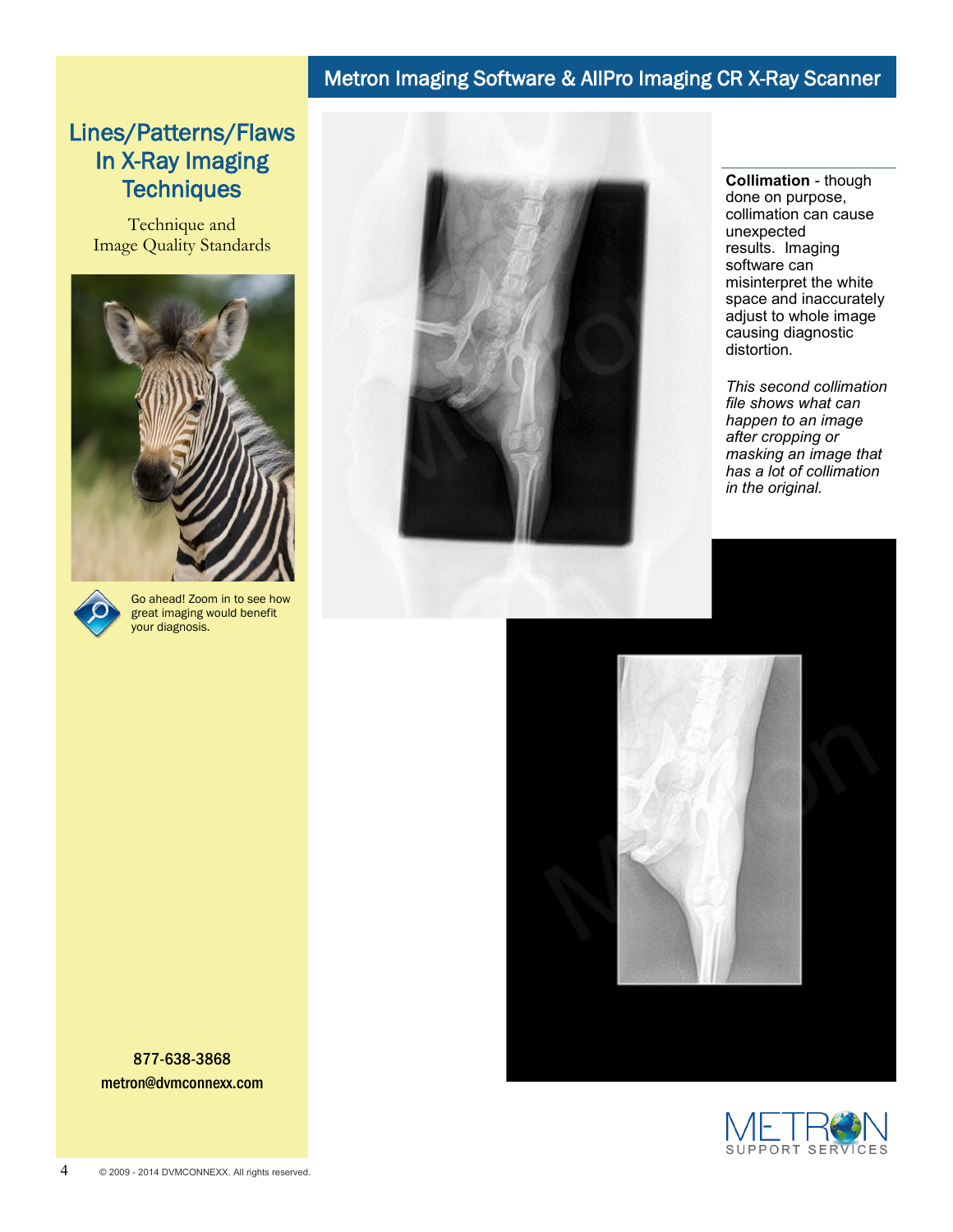# Lines/Patterns/Flaws In X-Ray Imaging **Techniques**

Technique and Image Quality Standards





Go ahead! Zoom in to see how great imaging would benefit your diagnosis.





**Thin white lines** (not straight) - CR plates will wear out. One visible sign of CR plate wear can be the scratch marks that develop on the outside of the plate. The scratch marks can produce an exact duplicate "white" flaw mark in the digital image.

**Thin white lines** (straight) - hair and dust that gets caught in the optical scanner will cause white lines. This is very common and also easily resolved by using cleaning sheets on a regular basis.